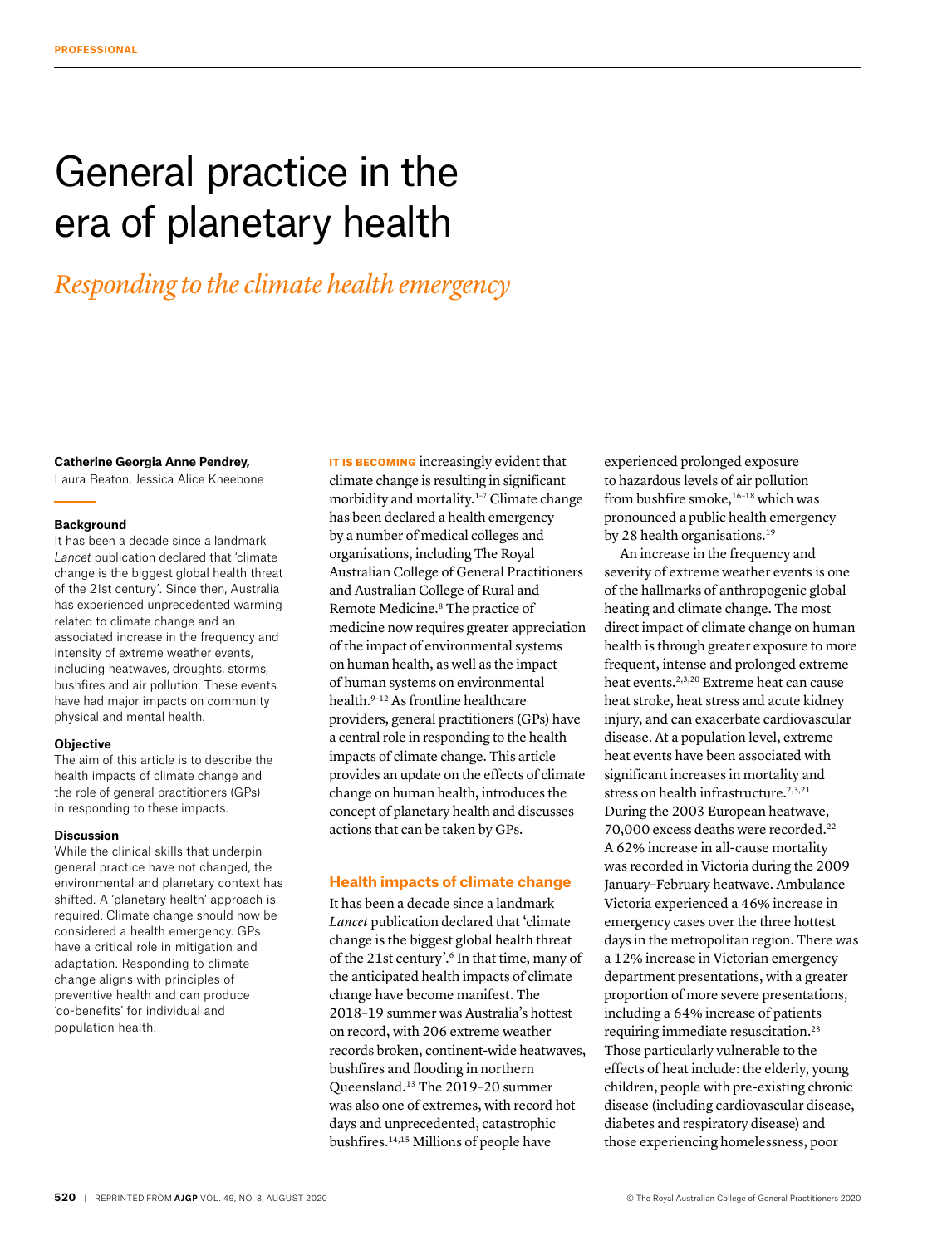housing, mental illness, socioeconomic disadvantage and social isolation.<sup>2,3,21,24,25</sup>

Climate change has led to an increase in bushfire danger.14,26 Bushfires can result in injury, loss of homes and fatalities. Exposure to increased concentrations of particulate matter (PM2.5 and PM10) from bushfire smoke has been associated with premature mortality as well as increased hospital attendance and hospitalisation, especially for respiratory presentations. It is estimated that the increase in average PM2.5 concentration in Sydney during December 2019 was sufficient to result in at least a 5.6% increase in daily all-cause mortality.18,27

Climate change also affects health through greater incidence of diarrhoeal disease, increased range and transmission activity of vector-borne diseases such as dengue and Ross River virus, food insecurity due to reduced crop yields and impacts on fish stocks, and water insecurity.2–4,6,7 Worsening drought conditions threaten food production and the viability of some rural communities.<sup>7,28</sup> Warmer temperatures are associated with an increase in airborne allergens, which can trigger asthma, dermatitis and allergic rhinitis.29 The social and emotional costs of a changing climate and extreme weather events can significantly affect mental health.<sup>2-4,7,25</sup>

The fossil fuel emissions that drive global heating and climate change are also directly detrimental to health. Ambient (outdoor) air pollution is estimated to cause 4.2 million deaths globally<sup>30</sup> and 2566 deaths in Australia each year.31 Air pollution causes premature morbidity and mortality by increasing rates of ischaemic heart disease, stroke death, chronic obstructive pulmonary disease, lung cancer and lower respiratory tract infections.30 Air pollution has also been associated with adverse pregnancy outcomes, including low birth weight and stillbirth. Warmer temperatures are also associated with preterm birth, low birth weight and stillbirth.32–34

#### **Widening health inequities**

Without robust adaptation and mitigation, climate change will exacerbate existing

health inequities, both nationally and worldwide. Globally, people living in low- and middle-income countries will be most affected.2,6 In the Asia-Pacific region, populations most at risk include: those living on small island nations, the millions of people living in low-lying river deltas and those dependent on Himalayan ice melts for their fresh water supply.<sup>6,20,35</sup> Forced migration and the creation of large numbers of climate refugees are expected to be among the more significant impacts of climate change.2,3,6,20

In Australia, Aboriginal and Torres Strait Islander communities in remote locations are among those most at risk. Australia's First Nations peoples have proved to be highly resilient in adapting to changing environmental conditions. However, remoteness, poor-quality housing, limited access to healthcare services and the persistence of health inequities increase the vulnerability of many Aboriginal and Torres Strait Islander individuals and communities to the health impacts of climate change. The changing climate threatens to displace communities and disrupt connections to traditional lands of cultural significance.<sup>3,7,21,28,36,37</sup> Remote Aboriginal communities in arid regions are facing severe heat and water stress and struggling to cool water sufficiently to run dialysis machines.<sup>38,39</sup>

#### **Cutting carbon emissions**

The health impacts of climate change that have been experienced to date have occurred at 1.1 °C of average global heating above the pre-industrial era.<sup>40,41</sup> Many of the impacts of global heating are occurring earlier than predicted, and there is evidence that global heating may be accelerating.5,40–42 We may already have breached the planetary boundaries that define the safe operating space for humanity.<sup>43-45</sup> If we remain on our current 'business-as-usual' emissions trajectory, global heating is likely to have exceeded 4 °C by 2100.20 The potential for largescale disruption to the planetary and ecosystem services that act as life-support systems for human health and development has been described as an existential threat.42,46,47 Altered planetary conditions

combined with direct disruption to health infrastructure and services would profoundly transform the practice of medicine.6,46

The internationally agreed goal has been to limit warming to 1.5 °C.<sup>48</sup> Limiting average global heating to 1.5 °C, compared with 2 °C, could reduce the number of people exposed to climate risks by several hundred million by 2050. It is uncertain whether achieving net zero emissions by 2050 will be sufficient to limit global heating to 1.5°C.<sup>5</sup> To avert the imminent health risks posed by climate change, the World Medical Association and British Medical Association have advocated for the adoption of a target of net zero emissions by 2030.49,50 Australia's per capita emissions rank among the highest in the world,<sup>51</sup> and Australia continues to be one of the world's largest exporters of coal.52 An urgent reduction in greenhouse gas emissions is needed, in Australia and globally, to mitigate the potentially catastrophic impacts of climate change on human health.2,5,6,42 Rapid decarbonisation should include targeted support for low-income households and communities that are economically dependent on the fossil fuel industry.53

### **General practice in the era of planetary health**

While the clinical skills that underpin the practice of medicine have not changed, the environmental and planetary context has shifted. The need for greater recognition of the impact of planetary systems on human health, and the impact of human actions on planetary systems, has led to the emergence of 'planetary health'.10–12 According to the Lancet Commission on Planetary Health: 'Put simply, planetary health is the health of human civilisation and the state of the natural systems on which it depends'.54 There are a number of practical measures that GPs can take to integrate a planetary health approach within their personal, practice and professional spheres.9,55

Within their personal sphere, GPs can show leadership by individually reducing their carbon footprint. Reducing air travel, decreasing consumption of meat and dairy,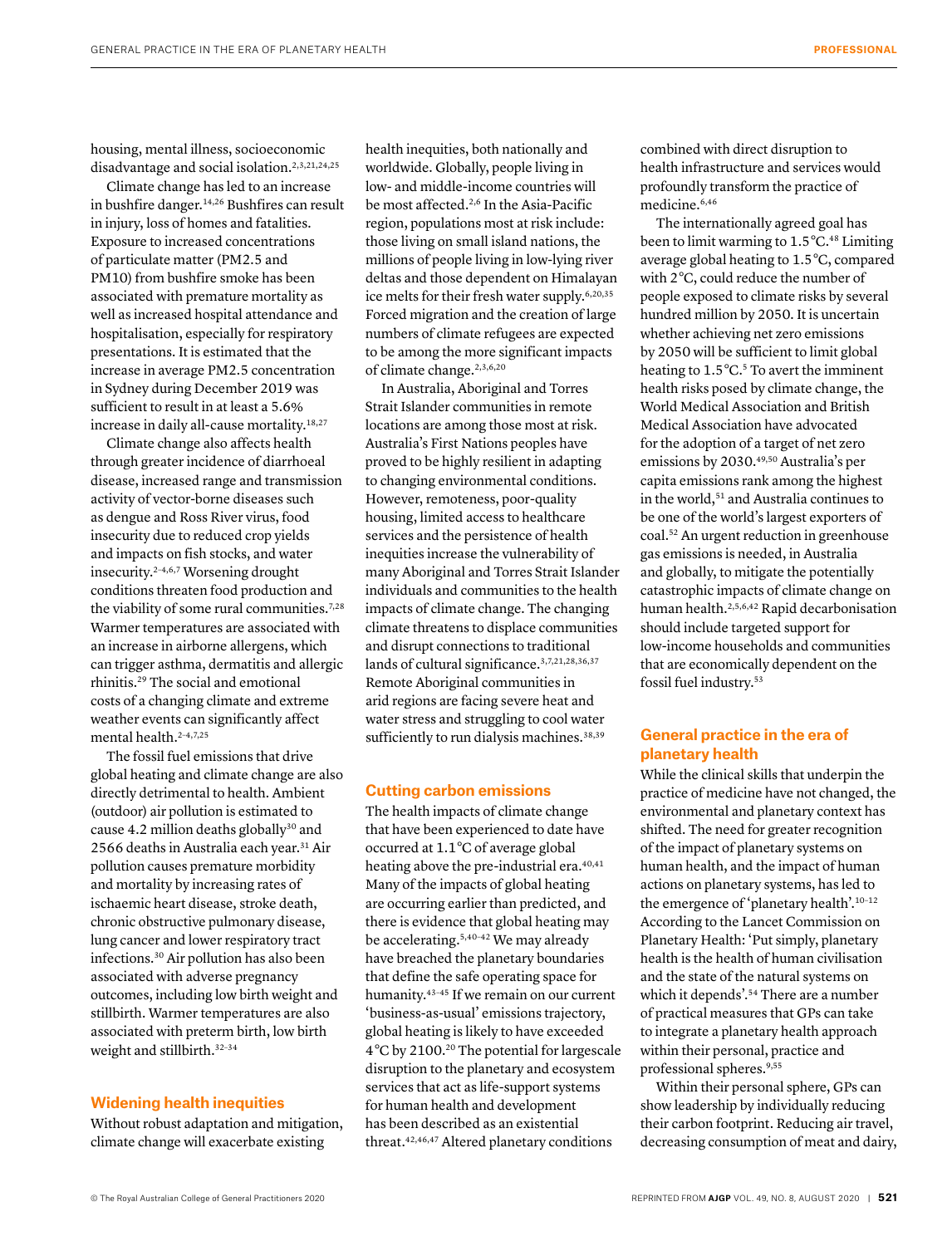switching to a green electricity provider and preferentially using active or public transport all reduce emissions.<sup>9,55,56</sup> GPs can support a planetary health approach by actively supporting stronger emissionreduction policies and divesting from fossil fuels. Sharing actions with personal networks can magnify their impact. The Climate Council have released a toolkit to support climate action.<sup>56</sup>

Within the practice sphere, GPs have a key role in supporting adaptation to the health impacts of climate change. Many GPs have experience being on the frontline of emergency responses to extreme weather events. GPs have a key role in contributing to the development and implementation of emergency response plans that need to reflect the evolving threat of extreme weather events.57 With regard to extreme heat, supporting vulnerable patients can reduce heat-related morbidity and mortality. GPs can actively work to ensure vulnerable patients are aware of the dangers of extreme heat, support the adoption of protective behaviours and adjust medications to reduce risk.21,58

Within their practice, GPs can also promote 'co-benefit' actions that improve individual health and also reduce greenhouse gas emissions. For example, using active transport and increasing consumption of plant-based foods not only reduces carbon-emissions but also improves health and decreases the burden of chronic disease through the benefits of greater exercise, healthier diets and reduced air pollution. Implementing sustainable workplace practices is another opportunity to reduce environmental footprints and promote planetary health approaches among patients and colleagues.2,9,55 For those engaged in educational practice, it is also

important to ensure general practice and medical education and training reflect a planetary health approach.<sup>55</sup>

Collective advocacy within the professional sphere provides an opportunity to support larger-scale decarbonisation and transition towards an environmentally sustainable economic system.2,6 A number of prominent medical colleges and organisations have declared that climate change is a health emergency requiring urgent adaptation and mitigation.8 Many GPs are engaged in civil society and health groups that promote actions addressing the health impacts of climate change (Box 1). Advocating for the adoption of a planetary health approach in public policy can increase capacity to prevent and manage climate-related health risks.<sup>6,55</sup>

#### **Conclusion**

It is difficult to overstate the scale of the transition that must take place over the next decade to shift us from our current trajectory.2,5,6,44 However, the COVID-19 pandemic has demonstrated the extent to which society can rapidly implement an evidenced-based response to public health emergencies. By embracing a planetary health approach, we can avert the worst impacts of climate change and safeguard a healthy and sustainable future. GPs have a key role to play in this transition.

#### **Authors**

Catherine Georgia Anne Pendrey BMedSci (Hons), MBBS (Hons), GDipEcon, DCH, FRACGP, General Practitioner, NT; Victoria State Committee Member, Doctors for the Environment Australia, Vic; Member, Environmental Impacts in General Practice Special Interests Group, RACGP, NT. catherine.pendrey@gmail.com Laura Jane Beaton BMedSci (Hons), GDipSciComm,

MD, FRACGP, General Practitioner, Vic; Lecturer – Primary Care, Department of General Practice,

#### **Box 1. Australian health groups supporting general practitioners to take action on climate change**

- The Royal Australian College of General Practitioners (RACGP) Environmental Impacts in General Practice Special Interest Group: open to RACGP members
- Doctors for the Environment Australia: open to Australian doctors and medical students
- Climate and Health Alliance: open to Australian health professionals and health organisations
- Healthy Futures: open to Australian health professionals

Melbourne Medical School, University of Melbourne, Vic; Victoria State Committee Member, Doctors for the Environment Australia, Vic

Jessica Alice Kneebone MBBS (Hons), DRANZCOG, FRACGP, MPH, General Practitioner, Tas; Chair, Environmental Impacts in General Practice Special Interests Group, RACGP, Tas; Biodiversity Committee Member, Doctors for the Environment Australia, Tas Competing interests: None.

Funding: None.

Provenance and peer review: Not commissioned, externally peer reviewed.

#### **References**

- 1. Watts N, Amann M, Ayeb-Karlsson S, et al. The Lancet Countdown on health and climate change: From 25 years of inaction to a global transformation for public health. Lancet 2018;391(10120):581–630. doi: 10.1016/S0140- 6736(17)32464-9.
- 2. Watts N, Amann M, Arnell N, et al. The 2019 report of The Lancet Countdown on health and climate change: Ensuring that the health of a child born today is not defined by a changing climate. Lancet 2019;394(10211):1836–78. doi: 10.1016/S0140-6736(19)32596-6.
- 3. Beggs PJ, Zhang Y, Bambrick H, et al. The 2019 report of the MJA–Lancet Countdown on health and climate change: A turbulent year with mixed progress. Med J Aust 2019;211(11):490–91.e21. doi: 10.5694/mja2.50405.
- 4. Parise I. A brief review of global climate change and the public health consequences. Aust J Gen Pract 2018;47(7):451–56. doi: 10.31128/AJGP-11- 17-4412.
- 5. Masson-Delmotte VP, Zhai H-O, Pörtner D, et al. Summary for policymakers. In: Global Warming of 1.5°C. An IPCC Special Report on the impacts of global warming of 1.5°C above pre-industrial levels and related global greenhouse gas emission pathways, in the context of strengthening the global response to the threat of climate change, sustainable development, and efforts to eradicate poverty. Geneva, CH: IPCC, 2018.
- 6. Costello A, Abbas M, Allen A, et al. Managing the health effects of climate change: Lancet and University College London Institute for Global Health Commission. Lancet 2009;373(9676):1693–733. doi: 10.1016/S0140- 6736(09)60935-1.
- 7. Hughes L, McMichael T. The critical decade: Climate change and health. Canberra, ACT: Department of Climate Change and Energy Efficiency, 2011.
- 8. Yin R. RACGP declares climate change a public health emergency. Brunswick, Vic: Doctors for the Environment Australia, 2019. Available at www.dea.org.au/racgp-declares-climatechange-a-public-health-emergency [Accessed 6 May 2020].
- 9. WONCA Working Party on the Environment, the Planetary Health Alliance, and the Clinicians for Planetary Health Working Group. Declaration calling for family doctors of the world to act on planetary health. Bangkok, TH: WONCA, 2019.
- 10. Pongsiri MJ, Gatzweiler FW, Bassi AM, Haines A, Demassieux F. The need for a systems approach to planetary health. Lancet Planet Health 2017;1(7):257–e59. doi: 10.1016/S2542- 5196(17)30116-X.
- 11. Horton R, Beaglehole R, Bonita R, Raeburn J, McKee M, Wall S. From public to planetary health: A manifesto. Lancet 2014383(9920):847. doi: 10.1016/S0140-6736(14)60409-8.